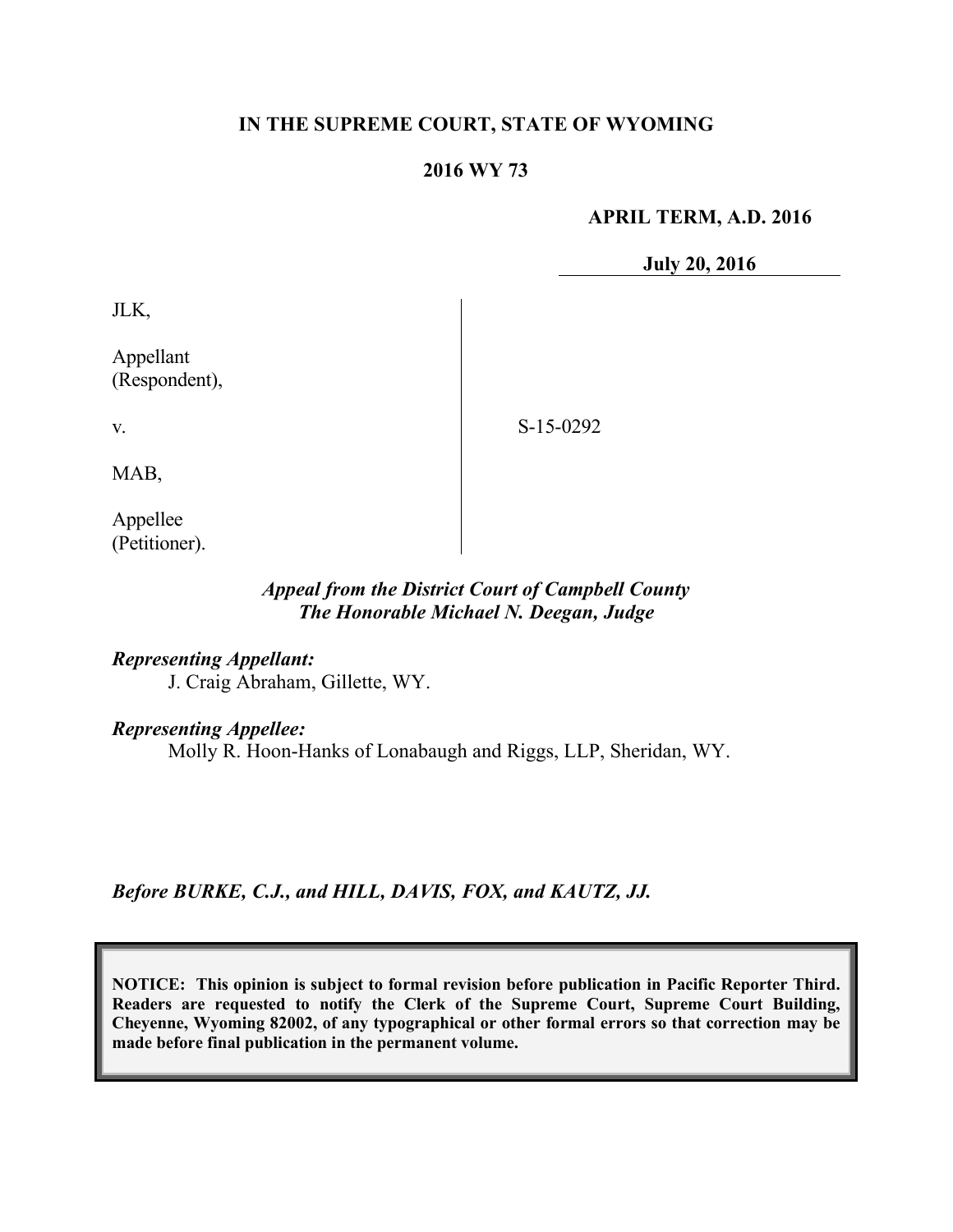### **HILL,** Justice.

[¶1] JLK (Mother) and MAB (Father) have a child together. They share custody of the child pursuant to an Order on Child Custody, Visitation and Support (Custody Order), which provides for the parties to alternate custody on a weekly basis until the child reaches school age. To address Mother's concerns regarding Father's alleged drug use, the Custody Order allows Mother to make one request per month that Father submit to a drug test. Father is required to take the test within twenty-four hours of receiving the request. If the test is positive for the presence of drugs, he forfeits his next weekly visitation. If the drug test is negative, Mother must reimburse Father for the cost of the test before she may make another request.

[¶2] A dispute arose between Mother and Father concerning the testing, and Father filed a show cause motion alleging that Mother had violated the order by failing to allow him his visitation and reimburse him for a negative test. Mother responded with her own show cause motion alleging that it was Father who violated the drug testing requirement. The district court denied Mother's motion, granted Father's motion, and ordered Mother to pay Father's attorney fees and costs, as well as the costs of the negative drug test. We affirm in part and reverse in part.

#### **ISSUES**

[¶3] Mother presents a single issue for our review: whether the district court erred in finding Mother violated the custody order. In arguing that issue, however, Mother contends that the district court's ruling was in error because it was Father who violated the order. For clarity, we therefore address Mother's appeal as presenting two separate issues:

1) Whether the district court erred in finding that Father did not violate the Custody Order's drug testing provisions.

2) Whether the district court erred in finding Mother in contempt of court for her violation of the Custody Order.

[¶4] Father alleges on appeal that Mother has not purged herself of the contempt found by the district court and presents as an additional issue the question whether this Court should dismiss Mother's appeal and assess sanctions in the form of attorney fees and costs for Mother's failure to purge herself of the contempt.

# **FACTS**

[¶5] On January 1, 2012, a child, CRB, was born to Mother and Father in Gillette, Wyoming. On June 22, 2012, the Sixth Judicial District Court, Campbell County, entered a Stipulated Judgment and Order Establishing Paternity and Support. The order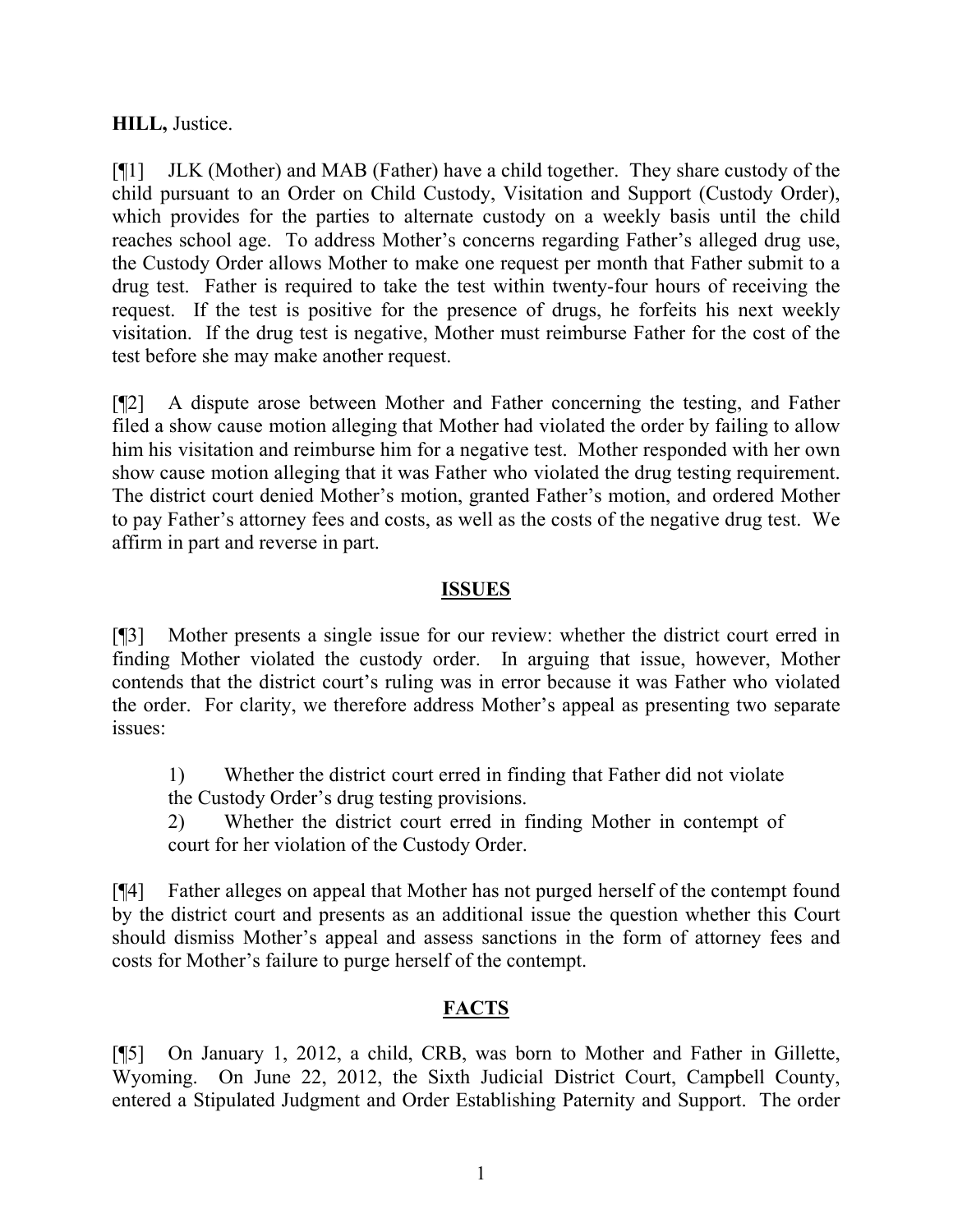established Father's paternity and set his child support obligations. On February 11, 2013, Father filed a petition to establish child custody and visitation, by which he sought primary custody of CRB, subject to Mother's reasonable visitation, as well as a corresponding modification of child support.

[¶6] On February 3, 2015, the district court held a hearing on Father's petition. At the close of evidence and after hearing closing arguments, the court issued an oral ruling. The court ordered that the parties alternate custody of CRB on a weekly basis until she reaches school age, at which time Father would then have primary custody of the child, subject to Mother's reasonable visitation. To address allegations by Mother that Father used illegal drugs, the court commented and ruled:

> Now, on visitation, and this is a little bit different, but as I say, the Court's a little bit skeptical, skeptical about [Father's] claims to have been drug-free since 1997. Now, he may be of the view that that's exactly how it was. And arguably, the testimony of Ms. Faye and Ms. Draper was motivated by disaffection with [Father]. I mean after all, he was married to Ms. Faye and then he wasn't and she claimed he was carrying on with Ms. Draper; and who knows. And they were friends, they were witnesses for [Mother], so maybe they ginned this whole thing up, I don't know. But arguably, mom has a comfort level that needs to be met here on that front, and I'm going to try and accomplish that in this way. This is a little bit different, and I hope this works. Let me ask dad first, the outfit where he got his drug test, is that open seven days a week or just five days a week, do we know?

> > [Father's Counsel]: He may be able to say.

[Father]: I believe it's five days a week. I never asked.

THE COURT: All right. That's all I need to know. Here's the Order: Mom is going to have the right, one time per month, to require dad to submit to a five-panel drug test within 24 hours of her request being made, so long as that can be accomplished, mom, within the business hours of the outfit that's doing the testing, and right now it's Occupational Testing, it might be some other outfit down the line. And if the test is negative, mom will have to pay the cost of the test. If it's positive, then dad not only will have to pay the cost of the test, but he will lose his next week-long period of custody in the preschool era, and once the child is in school, he will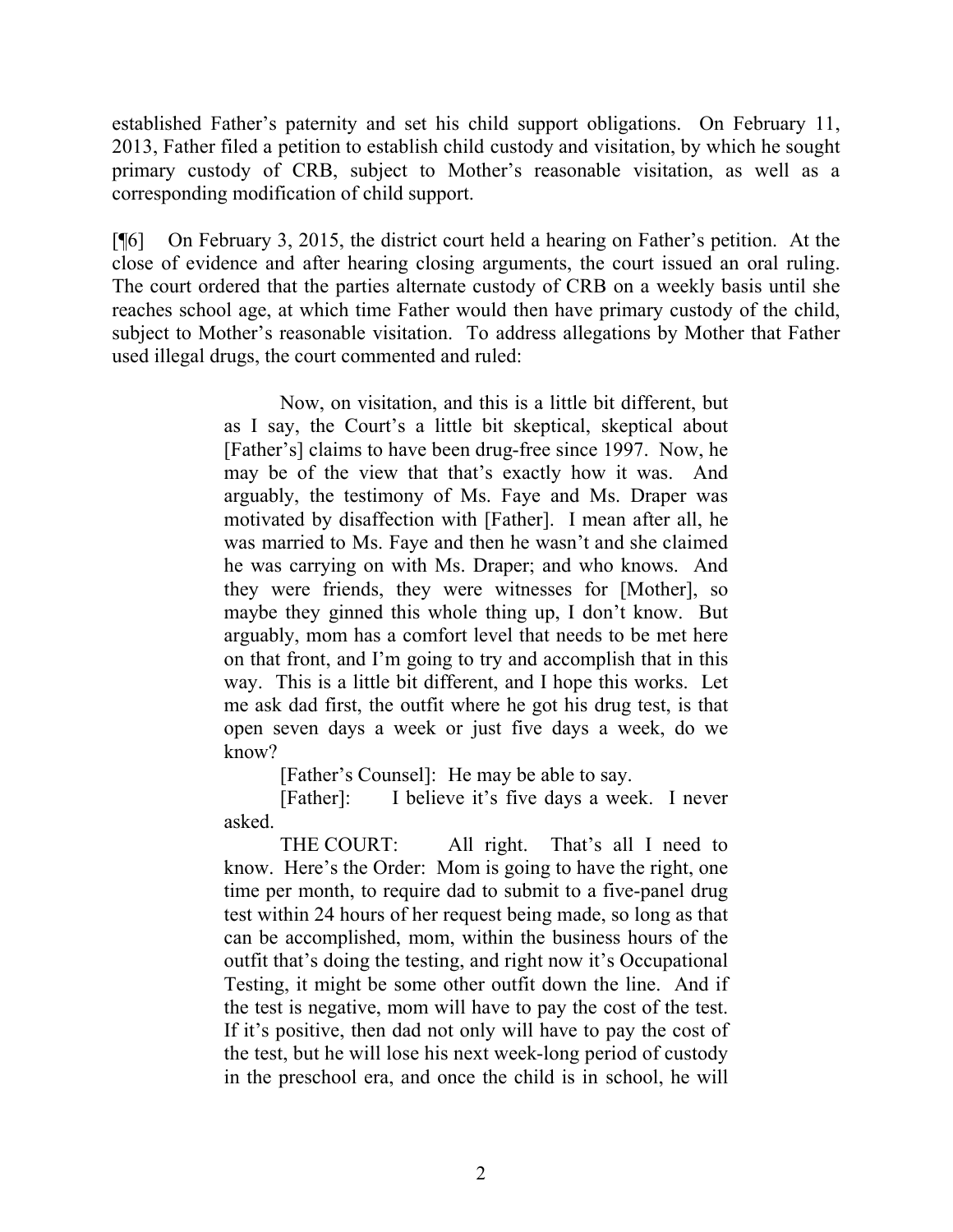have to yield two additional weekends in the month following to mom for visitation.

\* \* \* \*

[Father's Counsel]: Can I ask one more question about the drug testing? Does mom need to submit a request in writing, or an oral request is fine?

THE COURT: Well, that's a good question. I thought of that when I announced the Order. And people these days, they text each other. And as long as mom can prove she made the request and dad received it, I think that's a little bit easier than having some highly defined method of communication. What do you think, [Mother's Counsel]?

[Mother's Counsel]: I think there has to be some type of actual notice, just actual notice. You know, it can['t] be he said she said, but text messages or something, it's going to be up to [Mother] to request it in a way that she can verify that the request was made.

THE COURT: That's the point I was trying to make. I don't want to hamstring people.

[Father's Counsel]: All right. So as long as there was notice that she can demonstrate?

THE COURT: Right. And the request can be made one time a month.

[¶7] On March 27, 2015, the district court entered its written Custody Order. The Custody Order memorialized the drug testing requirement as follows:

> 13. **Drug Testing.** Mother shall be permitted to request that Father submit up to one five-panel drug test each calendar month. Upon request from Mother, in a method that can be objectively demonstrated (e.g. text message, note passed through CASA, etc.), Father shall submit to a five-panel drug test within twenty-four (24) hours so long as a drug testing facility in the community is open and able to perform such a test within that period. If the result of Father's drug test is negative, Mother shall be required to reimburse Father for the expense of the test within twenty (20) days of receiving the results and invoice from Father. If Mother is delinquent on reimbursing Father for expenses of the past drug tests, she will not be permitted to request another drug test until such delinquency has been remedied. If Father fails to take the drug test or the result of the drug test is positive, Father shall be responsible for the cost of the drug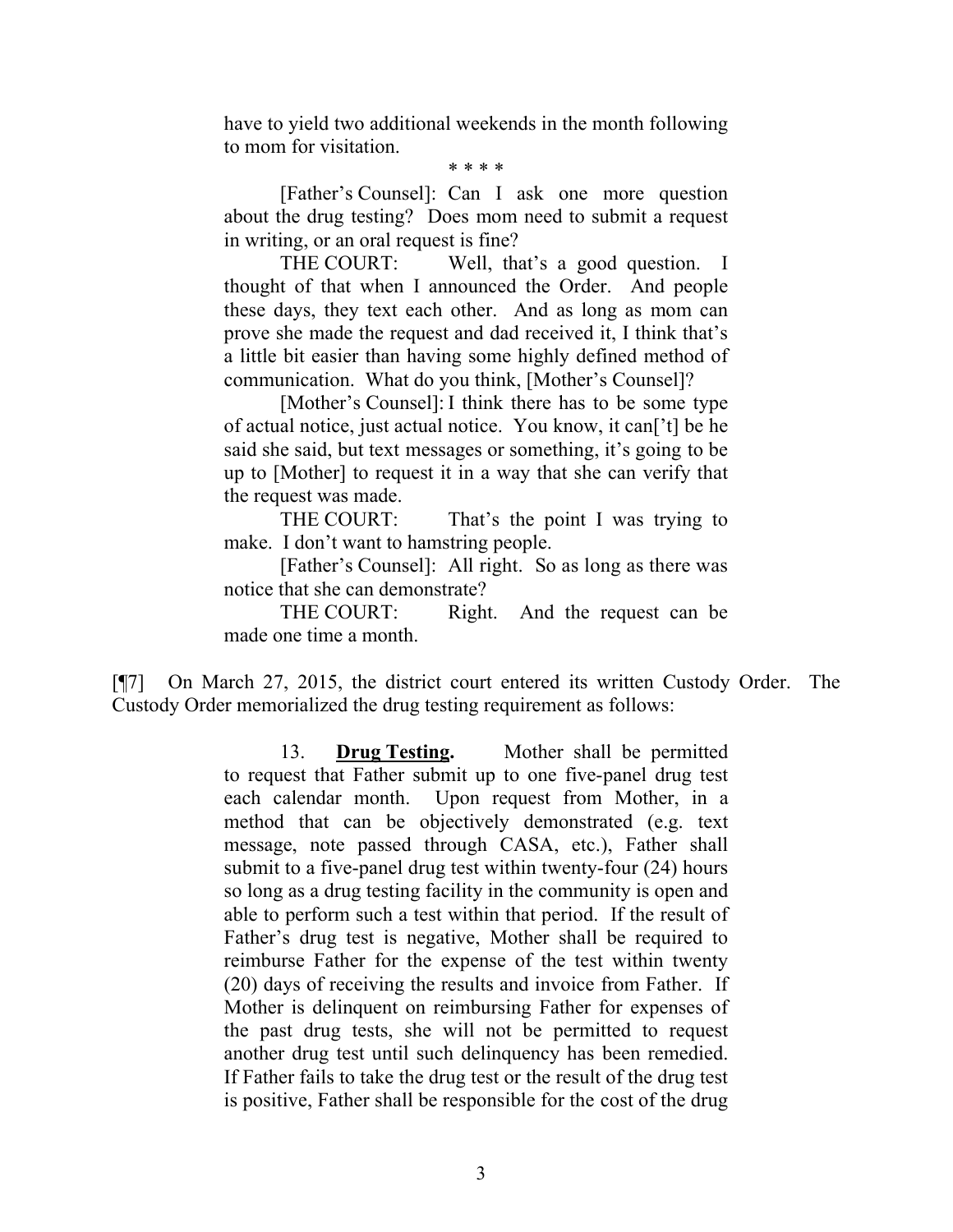test, and custody and visitation with the child shall be effected (sic) as follows:

> a. *Prior to the Child Beginning Kindergarten*. Father shall forfeit his next one (1) week visitation period with the child, and Mother shall be entitled to custody during that time.

> b. *After the Child Begins Kindergarten*. In the month immediately following the positive drug test, the child shall spend time with Mother on the first two weekends of the month where Friday is an evennumbered day. Mother's weekend visitation shall begin at 5:00 p.m. on Friday and shall end at 5:00 p.m. on Sunday. This shall be in addition to Mother's regular weekend visitation provided for in paragraph 3.a above.

[¶8] The parties' dispute over the Custody Order's drug testing requirement began shortly after the order's entry. On April 6, 2015, Mother sent Father a text message requesting that he submit to a drug test. Father received the text message on April 9, 2015, and on the morning of April 10, 2015, he took the required drug test and provided the negative test results to Mother through a CASA representative.<sup>1</sup> CASA thereafter notified Father that it was Mother's position that Father had failed to take the requested drug test within twenty-four hours of her text message and therefore refused to bring CRB for Father's visitation scheduled to begin on April 12, 2015. Because of the discrepancies between the date Mother texted Father and the date Father received the text, Father requested, through a CASA representative and through his attorney, that Mother agree to submit testing requests through CASA. Father did not receive a response to his request.

[¶9] On Friday, May 8, 2015, at 4:30 p.m., Mother sent a text message to Father requesting that he take another drug test. Father received the text message at 11:17 p.m. on Saturday, May 9, 2015. Father did not take the requested drug test because he did not know of a testing facility that would do the testing on a weekend and because Mother had not reimbursed him for the negative test he took in April. Father's visitation was to begin on May 10, 2015, and Mother again refused to allow Father that visitation.

<sup>1</sup> CASA stands for Court Appointed Special Advocates Program and is a program that provides volunteers to serve as court appointed special advocates to represent the best interests of a child in abuse and neglect cases. Wyoming Rules of Procedure for Juvenile Courts, Rule 8 (LexisNexis 2015). CASA programs also sometimes offer services as a neutral forum or intermediary to facilitate child visitation and communication between parties to a custody order. *See Gjertsen v. Haar*, 2015 WY 56, ¶¶ 6-7, 347 P.3d 1117, 1121 (Wyo. 2015).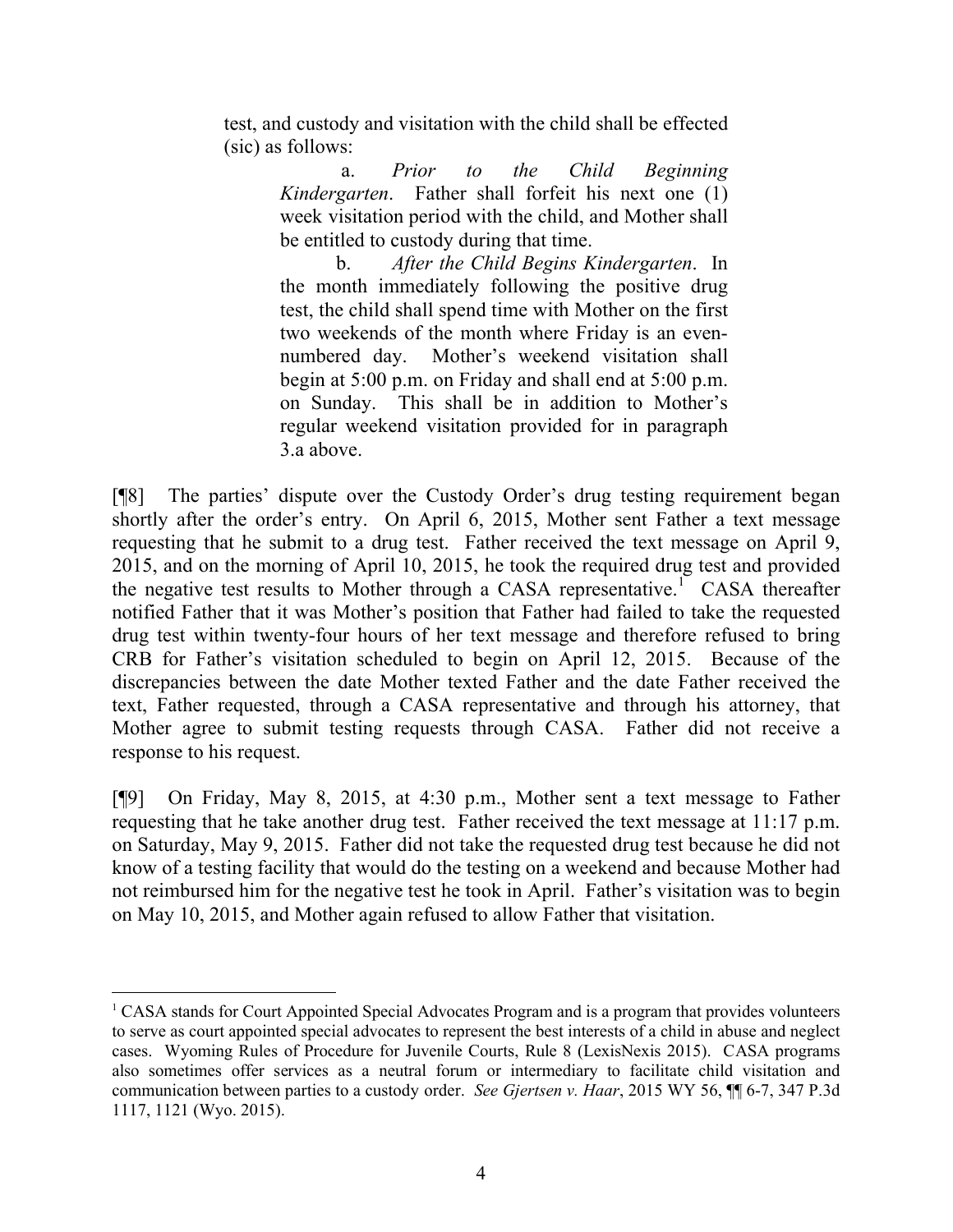[¶10] On May 20, 2015, Father filed a motion for order to show cause alleging Mother was in contempt of court for refusing to allow Father visitation as directed by the Custody Order. Through his motion, Father requested that he be permitted an additional two weeks of visitation with CRB to make up for the visitation he was denied. Father further requested that the Court amend the Custody Order to require that Mother submit all future testing requests through CASA and that he be awarded attorney fees and costs pursuant to the Custody Order's fee-shifting provision.

[¶11] In response to Father's show cause motion, Mother filed her own show cause motion alleging Father should be held in contempt of court for violating the custody order by: failing to provide the clerk of court, CASA, and Mother with a working telephone number and mailing address; keeping the telephone on which he was to receive drug testing requests turned off to control the date on which he received requests; and failing to comply with drug testing requests in April and May 2015. Mother requested that Father be required to submit to hair follicle testing and that she be awarded attorney fees and costs incurred in bringing her show cause motion.

[¶12] On August 18, 2015, the district court held an evidentiary hearing on both show cause motions. The court issued an oral ruling finding Mother had willfully violated the Custody Order and finding no violation of the order by Father, which was followed by a written order entered on September 25, 2015. The court granted Father's request for two extra weeks of visitation and ordered Mother to reimburse Father for his April 2015 drug test, but it denied Father's request to have all drug testing requests submitted through CASA.<sup>2</sup> The court also on September 25, 2015, issued an Order Granting Attorney's Fees and Costs, by which it awarded Father \$2,100.00 in attorney fees.

[¶13] On October 22, 2015, Mother filed a notice of appeal to this Court in which she identified the order appealed as the "Order After Hearing on Petitioner's Motion for Order to Show Cause and Respondent's Motion for Order to Show Cause." Mother did not file a notice of appeal from the Order Granting Attorney's Fees and Costs.

### **STANDARD OF REVIEW**

[¶14] We apply the following standard in reviewing a court's exercise of its contempt power:

> This Court does not interfere with an order holding a party in civil contempt of court in a domestic relations case "absent a serious procedural error, a violation of a principle of law, or a clear and grave abuse of discretion." *Roberts v.*

l

<sup>&</sup>lt;sup>2</sup> The court denied the request to involve CASA because the parties had for the three months preceding the hearing been successful in dealing with the drug testing requests via text message and the court did not want to interfere with a system that was currently working.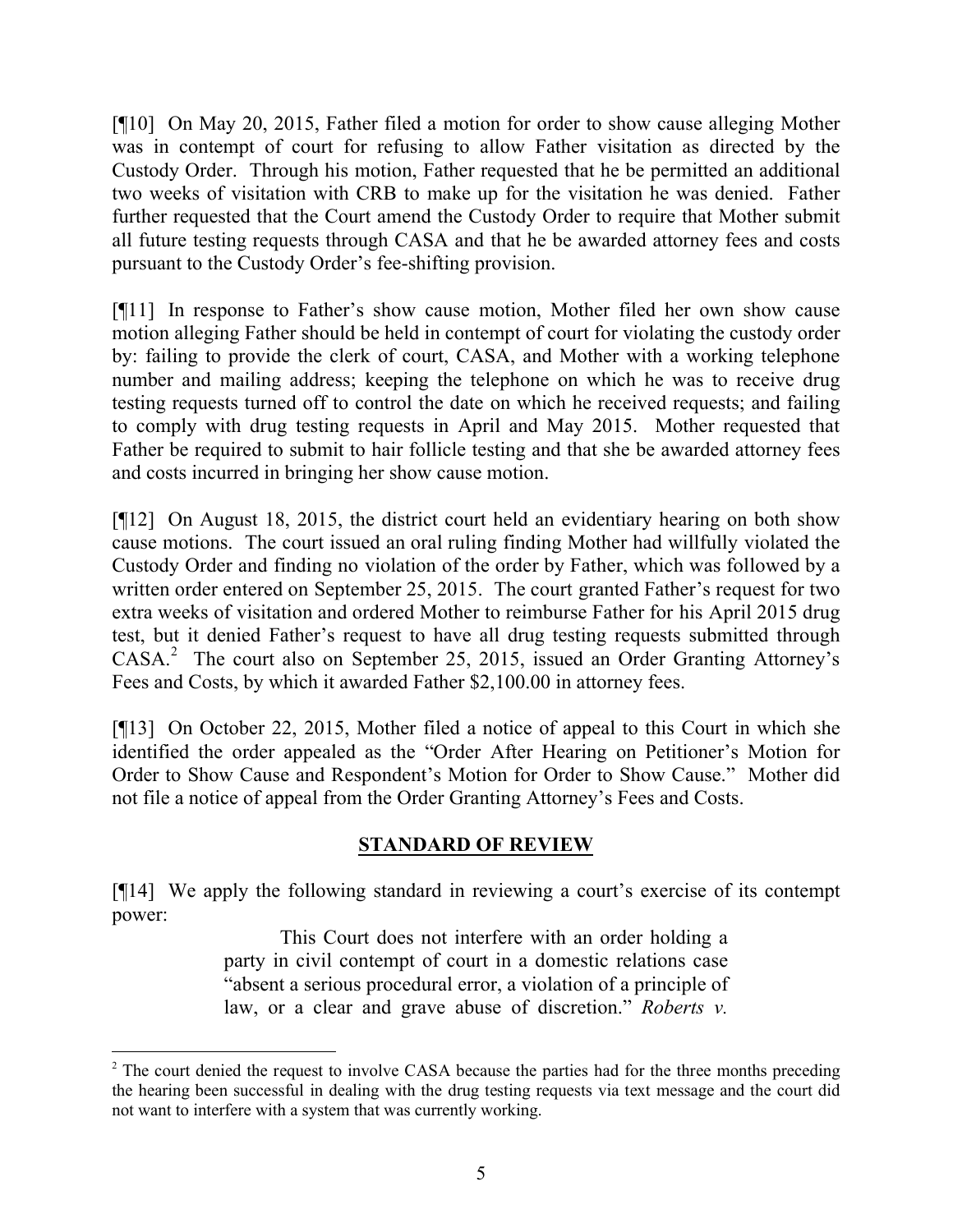*Locke*, 2013 WY 73, ¶ 14, 304 P.3d 116, 120 (Wyo.2013). *See also Munoz v. Munoz*, 2002 WY 4, ¶ 6, 39 P.3d 390, 392 (Wyo.2002); *Olsen v. Olsen*, 2013 WY 115, ¶ 33, 310 P.3d 888, 896 (Wyo.2013). In reviewing the exercise of a district court's broad discretion under its contempt powers, we must determine whether the court reasonably could have concluded as it did. *Roberts*, ¶ 14, 304 P.3d at 120, citing *Stephens v. Lavitt*, 2010 WY 129, ¶ 18, 239 P.3d 634, 639 (Wyo.2010).

*Bullock v. Bullock*, 2014 WY 131, ¶ 14, 336 P.3d 136, 140 (Wyo. 2014) (quoting *Shindell v. Shindell*, 2014 WY 51, ¶ 7, 322 P.3d 1270, 1273 (Wyo. 2014)); *see also Breen v. Black*, 2015 WY 96, ¶ 22, 353 P.3d 725, 730 (Wyo. 2015).

[¶15] We also recognize that this Court may affirm a district court's ruling on any basis appearing in the record. *Magin v. Solitude Homeowner's Inc.*, 2011 WY 102, ¶ 20, 255 P.3d 920, 927 (Wyo. 2011); *Olsen v. Kilpatrick*, 2007 WY 103, ¶ 10, 161 P.3d 504, 507 (Wyo. 2007); *Walker v. Karpan*, 726 P.2d 82, 89 (Wyo. 1986) ("This court will affirm rulings of the district court for any proper reason appearing of record, even if the articulated reasons are incorrect.").

## **DISCUSSION**

# **A. Father's Request for Dismissal of Appeal and Other Sanctions**

[¶16] This Court has held that where a party "is charged with contempt and makes no meaningful, good faith effort to comply with the order on which the contempt citation is based, we will likely dismiss the appeal." *Jessen v. Jessen*, 802 P.2d 901, 903 (Wyo. 1990) (citing *Connors v. Connors*, 769 P.2d 336, 342 (Wyo. 1989)). Citing this authority, Father asks us to dismiss Mother's appeal and impose sanctions against Mother, including fees and costs on appeal, because she has not paid Father for the negative drug test he took in April 2015 and has not paid Father's attorney fees as the district court ordered. We deny this request.

[¶17] First, with regard to the attorney fees order, that order was separate from the district court's contempt order, was not appealed, and is not before this Court for review. If Mother has failed to comply with the fees order, Father's remedy is to seek enforcement of the order in district court rather than dismissal of Mother's appeal. *See Greene v. Finn*, 2007 WY 47, ¶ 9, 153 P.3d 945, 950 (Wyo. 2007) (rejecting dismissal of appeal as remedy for party's failure to file supersedeas bond).

[¶18] With regard to the failure to pay the costs of Father's negative drug test in April 2015, we have no record before us showing that Mother has failed to make a meaningful and good faith effort to comply with the Custody Order. In fact, the record shows that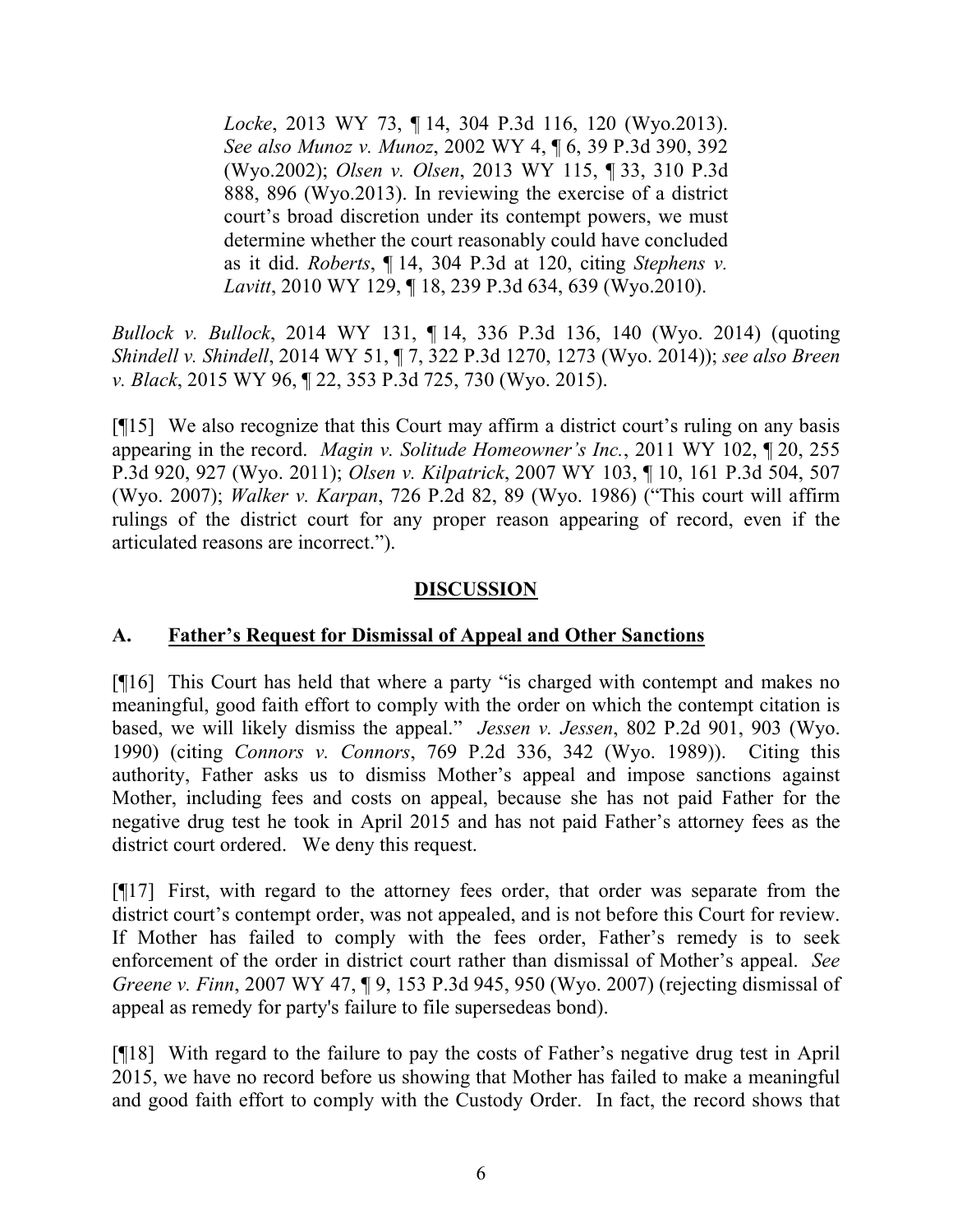after the rough start in April and May 2015, Mother's testing requests in June, July, and August 2015, were promptly received by Father, and upon his timely showing of negative test results, Mother reimbursed him for those tests. Because Father has not presented this Court with a record of Mother failing to make a meaningful and good faith effort to comply with the Custody Order, we have no basis to dismiss her appeal.

### **B. District Court's Contempt Findings**

[¶19] Courts have both inherent and statutory authority to enforce their orders in domestic relations cases through civil contempt sanctions. *Shindell*, ¶ 8, 322 P.3d at 1273 (citing *Walker v. Walker*, 2013 WY 132, ¶ 39, 311 P.3d 170, 178 (Wyo. 2013)). The statutory authority reads:

> (b) A court having jurisdiction under W.S. 20-2-203 may, upon appropriate motion of a party, require a parent to appear before the court and show just cause why the parent should not be held in contempt, upon a showing that the parent has willfully violated an order concerning the care, custody and visitation of the children. In order to enforce and require future compliance with an order the court may find that the parent is in contempt of court, award attorney's fees, costs and any other relief as the court may deem necessary under the circumstances to the party aggrieved by the violation of an order.

Wyo. Stat. Ann. § 20-2-204(b) (LexisNexis 2015).

[¶20] Regarding the findings required to support a civil contempt order, we have said:

A civil contempt order must be supported by clear and convincing evidence. *McAdam*, ¶ 14, 335 P.3d at 470; *Shindell*, ¶ 10, 322 P.3d at 1274. Clear and convincing evidence is "evidence that would persuade a finder of fact that the truth of the contention is highly probable." *Id*. The elements of civil contempt are: "1) an effective court order that required certain conduct by the alleged contemnor; 2) the contemnor had knowledge of the order; and 3) the alleged contemnor disobeyed the order." *Id*. Once these elements are proven, the burden shifts to the person charged with contempt to show he or she was unable to comply. *Id*.

*Bullock*, ¶ 17, 336 P.3d at 141.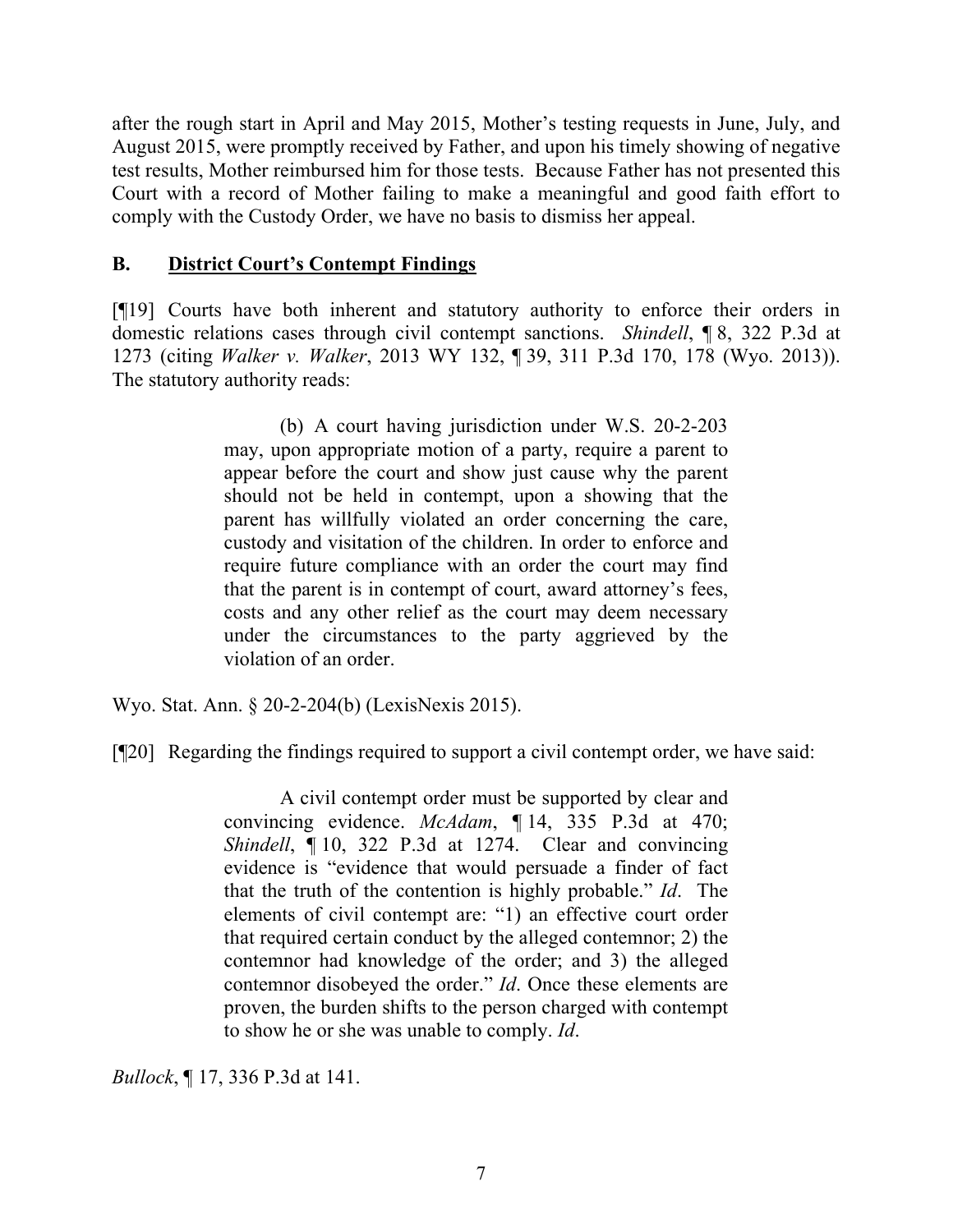[¶21] As to the third element of civil contempt, the failure to comply with an order, "the burden is to prove that the failure to comply was willful; not simply that the offending party merely failed to comply." *Meckem v. Carter*, 2014 WY 52, ¶ 20, 323 P.3d 637, 644 (Wyo. 2014). In order to find a willful violation, the order violated must be "clear, specific and unambiguous." *Greene*, ¶ 14, 153 P.3d at 951 (quoting *Crites v. Alston*, 837 P.2d 1061, 1069-70 (Wyo. 1992)).

[¶22] Using this framework, we consider the district court's contempt findings.

# **1. Father's Alleged Contempt**

[¶23] Mother's show cause motion alleged that Father violated the Custody Order in a number of ways, all of which the district court rejected, but the only ground she pursues on appeal is her claim that Father violated the order by keeping his cell phone turned off. Mother asserts that Father did this so he could manipulate the dates and times that he received Mother's testing requests and allow time for any drugs he may have ingested to clear his system before testing. The district court rejected this claim after finding that Father kept his cell phone on and that it appeared that any delay in Father's receipt of Mother's drug testing requests in April and May 2015 was due to Mother sending her testing requests to multiple telephone numbers. Mother contends that the court's observation concerning the cause of any delay in Father receiving her request is pure speculation and the court therefore abused its discretion in denying her show cause motion. We disagree.

[¶24] Father testified that he bought a cell phone to be used only for receipt of Mother's drug testing requests, and Mother agreed in her testimony that on February 4, 2015, the day after the district court issued its oral ruling on custody, Father provided Mother with that telephone number. Father also testified that the telephone was always charged and turned on, that he checked it regularly for messages, and that he received Mother's April 6, 2015 request on April 9th, and her May 8, 2015 request on May 9th.

[¶25] Jennifer Donner, the nanny Father hired to care for his children, also provided testimony. She testified that one of her duties was to monitor the cell phone when Father was at work and to contact Father when any drug testing request was received, either by calling Father or going to his work site if he was out of cellular range. Ms. Donner verified that Father did not receive Mother's April 6th text message until April 9th and that he did not receive Mother's May 8th text message until late in the evening on May 9th.

[¶26] The district court found Father's testimony and that of Ms. Donner to be credible. The court observed: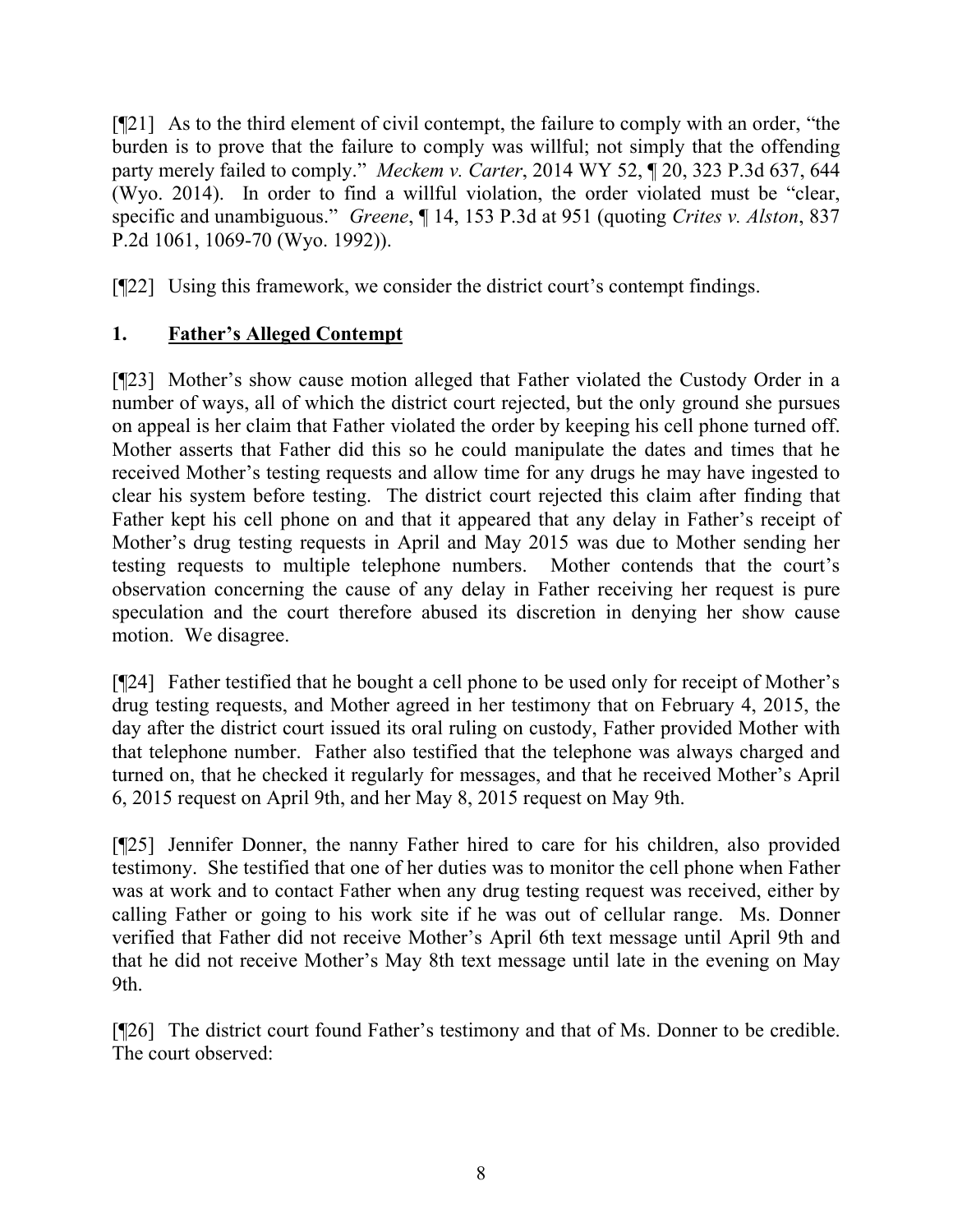So the Court is more persuaded by the testimony of [Father] that he, with religiosity, attempted to paint by the numbers here and do exactly what was required of him to the point of setting up a dedicated phone line which, frankly, I think is an excellent idea, an excellent idea.

\* \* \*

\* \* \* The Court is persuaded by the evidence of Ms. Donner and [Father] that, again, they were just religious in seeing to it that that phone was checked regularly to make sure there were requests, perhaps, on there, motivated mainly by the fact that, I'm convinced, [Father] wanted to see his child, and so he wanted to do everything that was required of him. The Court's persuaded that he always kept the phone juiced up, that he always kept it paid up.

[¶27] Because the district court believed the testimony of Father and Ms. Donner, it rejected Mother's claim that Father should be held in contempt. It was only as an aside that the court observed that the delay in Father receiving Mother's text messages may have been attributable to Mother sending her April and May requests to multiple telephone numbers rather than to just the number provided by Father. The court commented that "maybe it took a while for the system to figure that out, I have no idea. But that's one distinction I can see in the evidence there, for what it's worth." In the court's order, it likewise commented on the cause of the delay, but made no definite finding:

> By making the principal telephone number a defunct number on the April and May requests, *Mother appears to have caused a delay or issue with delivery* on the wireless system, as the problem has not replicated itself when the principal number used was the telephone number provided by Father. (emphasis added).

[¶28] It is clear from the district court's written order and its oral ruling that the court denied Mother's show cause motion because it found Father and his evidence more persuasive, not because it found Mother may have caused the delay in the transmission of her text messages. "Our rule is that the credibility of witnesses, the weight of the evidence, and conflicts in the evidence must be resolved by the finder of fact." *McAdam v. McAdam*, 2014 WY 123, ¶ 26, 335 P.3d 466, 472 (Wyo. 2014) (citing *Olsen v. Olsen*, 2013 WY 115, ¶ 32, 310 P.3d 888, 895 (Wyo. 2013)). The district court simply believed that Father had his telephone charged and on at all times and was not doing anything to manipulate the timing of his receipt of Mother's messages. Giving these weight and credibility determinations their due deference, we can find no abuse of discretion in the court's denial of Mother's show cause motion.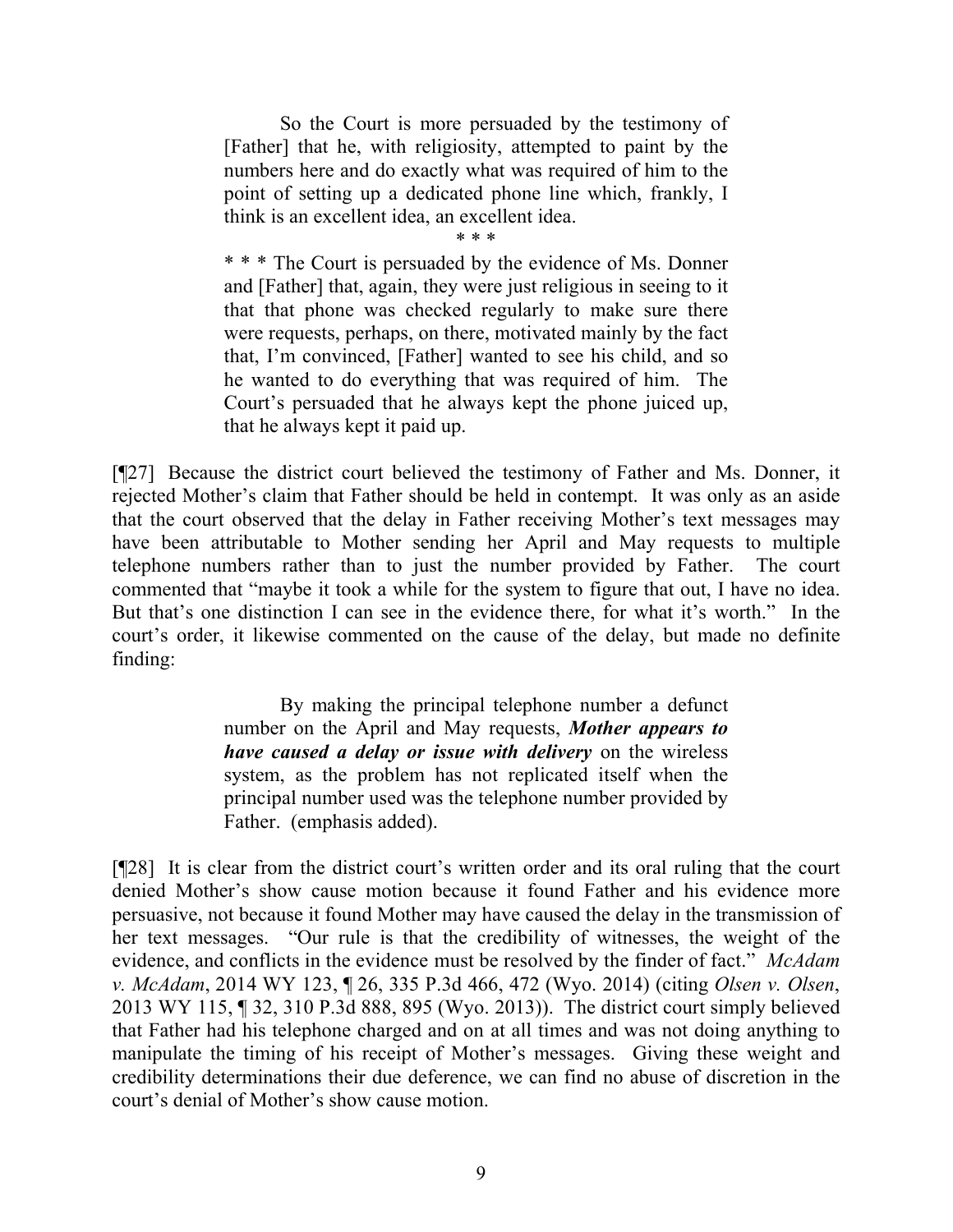## **2. Mother's Alleged Contempt**

[¶29] The district court found Mother in contempt of court for willfully violating the Custody Order. The court concluded:

> Father has demonstrated by clear and convincing evidence that Mother willfully violated the Order by refusing to return the parties' minor child to Father's care on April 12, 2015, by refusing to reimburse Father for the costs of his April 10, 2015 drug test, and by refusing to return the parties' minor child to Father's care on May 10, 2015.

[¶30] During its oral ruling on Father's show cause motion, the district court explained its ruling. The court concluded that under the Custody Order, Mother's drug testing request was not effective until Father's receipt of the request. The court attributed the delay in Father's receipt of the April and May text messages to Mother but also found no willful intention in her conduct, commenting that he understood her explanation that she sent her April and May text messages to multiple telephone numbers only to ensure that Father received the messages. The crux of the court's finding of contempt was its conclusion that Mother had an obligation to verify when Father received her messages and to determine the reason for any delay in his receipt before denying his visitation. The court explained:

> Now I thought about this, when mom composed her messages, I don't believe that mom had ill intent when she composed the April and the May message at all. On the other hand, on the April message, when it turns out that the results are there at CASA on the 10th, and she knows that; to me, under the obligation to cooperate language, she has the obligation to get on the horn with dad and say "Well, what's wrong here? You're supposed to have this done within 24 hours, and I just got this." And the dad could respond "Well, gee, I just got the message." I think mom demonstrated that she wasn't prepared to do that, which only aids the Court in finding that she is in civil contempt of court.

[¶31] This reasoning was echoed in the district court's written order. The court made findings concerning the discrepancy between the dates of Mother's text messages and the dates of Father's receipt of those messages and concluded:

> Pursuant to the obligation to cooperate language in paragraph 8 of the Order, upon receiving the drug test results,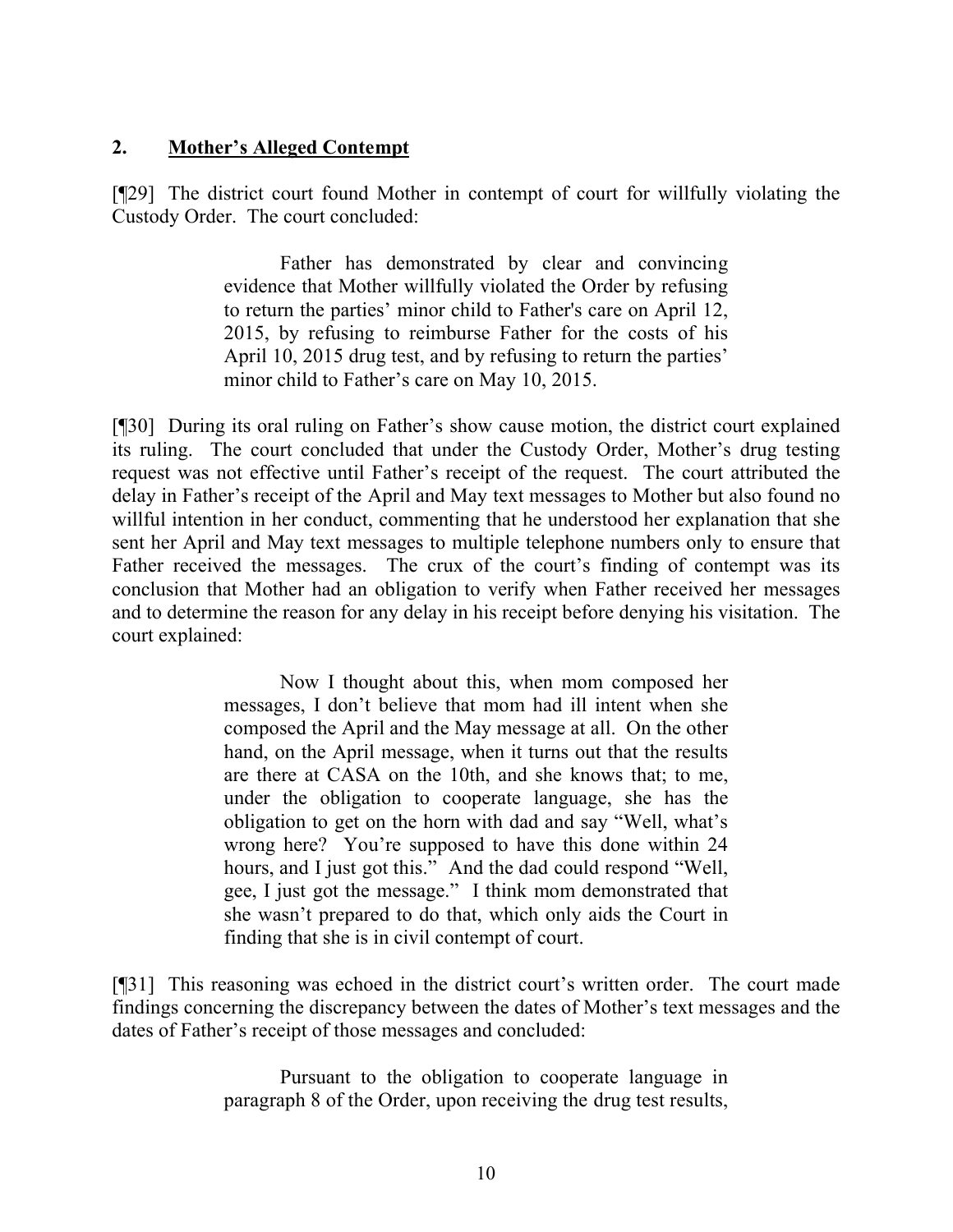Mother had a duty to contact Father and attempt to resolve the discrepancy. Mother failed to do so.

[¶32] We find insufficient support in the Custody Order for the district court's conclusion that Mother willfully violated the order. We agree that the Custody Order's drug testing requirement, as clarified by the district court's oral ruling on the drug testing requirement, is sufficiently clear to establish that a drug testing request is not effective until actual receipt of the request by Father.<sup>3</sup> Where we part company with the district court is in its conclusion that the Custody Order imposed an obligation on Mother to verify not only when Father received actual notice, but also to determine the reason for any delay in his receipt of the request.

[¶33] The Custody Order's drug testing provision contains no requirement that Mother take steps to both verify Father's receipt of her request and determine the cause of any delay in his receipt. The district court instead relied on the order's Paragraph 8 general cooperation provision to find this obligation. Subsection (b) of that provision directs that Mother and Father shall "[e]xercise discretion and cooperate with each other in exercising custodial and visitation rights so the best interest of the child is served." We agree with the district court that Mother did not conduct herself in keeping with this obligation when she unilaterally, with no discussion, disregarded Father's negative drug test in April 2015, denied him two weeks of visitation to which he was entitled under the Custody Order, and refused to reimburse him for the negative test. We cannot, however, find in Mother's conduct a willful violation of the Custody Order. To find a willful violation that warrants a contempt finding, the order violated must be "clear, specific and unambiguous." *Greene*, ¶ 14, 153 P.3d at 951. The Custody Order does not fit the bill. While the order makes a drug testing requirement effective only on Father's receipt of Mother's request and imposes an obligation on the parties to communicate with each other, it does not impose a clear obligation that Mother take steps to both verify receipt of her request and determine the reasons for any delay in Father's receipt.

[¶34] We also find it notable that in addition to the district court's above-quoted observation that Mother did not act with ill intent, the court also found no particular fault in Mother's belief that it was Father who caused the delay in his receipt of Mother's testing requests by failing to keep his telephone on. Although the district court ultimately

 $\overline{a}$ 

<sup>3</sup> We recognize that a court's written order controls over its oral ruling. *Capshaw v. WERCS*, 2001 WY 68, ¶ 9, 28 P.3d 855, 858 (Wyo. 2001) (quoting *Wheatland Cold Storage and Meat Processing, Inc. v. Wilkins*, 705 P.2d 316, 319 (Wyo.1985)) ("[A] court's signed written order takes precedence over a prior oral order."). Nonetheless, we interpret written orders using the same rules applicable to contract interpretation, and we may consider the context in which the order was issued and the circumstances surrounding its issuance in determining its meaning. *Glover v. Crayk*, 2005 WY 143, ¶ 10, 122 P.3d 955, 958 (Wyo. 2005). The Custody Order does not specifically state that Mother's drug testing requests are effective only upon receipt by Father, but the district court's oral ruling on the testing requirement clarified that Father had to have actual notice of the request before it became effective.